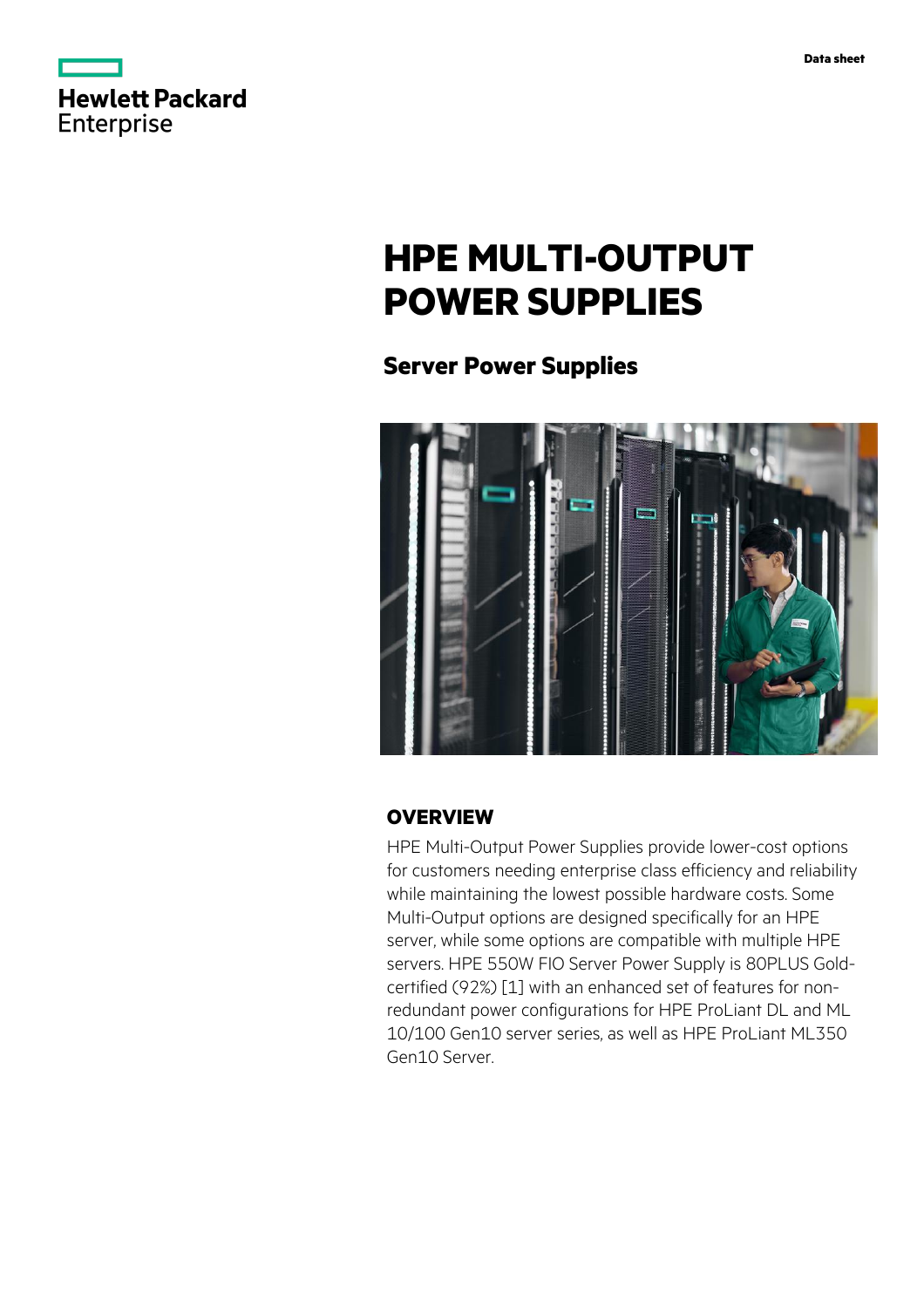### **FEATURES**

#### **Enterprise efficiency and reliability, entry-level price**

Platinum level certification by 80Plus program and the EPRI ensures the highest level of power efficiency (up to 92%) for a Multi-Output power supply

Tool-less, swappable power supply provides fast, easy access for improved serviceability

Designed, tested, and certified to the same specifications as HPE Common Slot power supplies, providing Enterprise class reliability